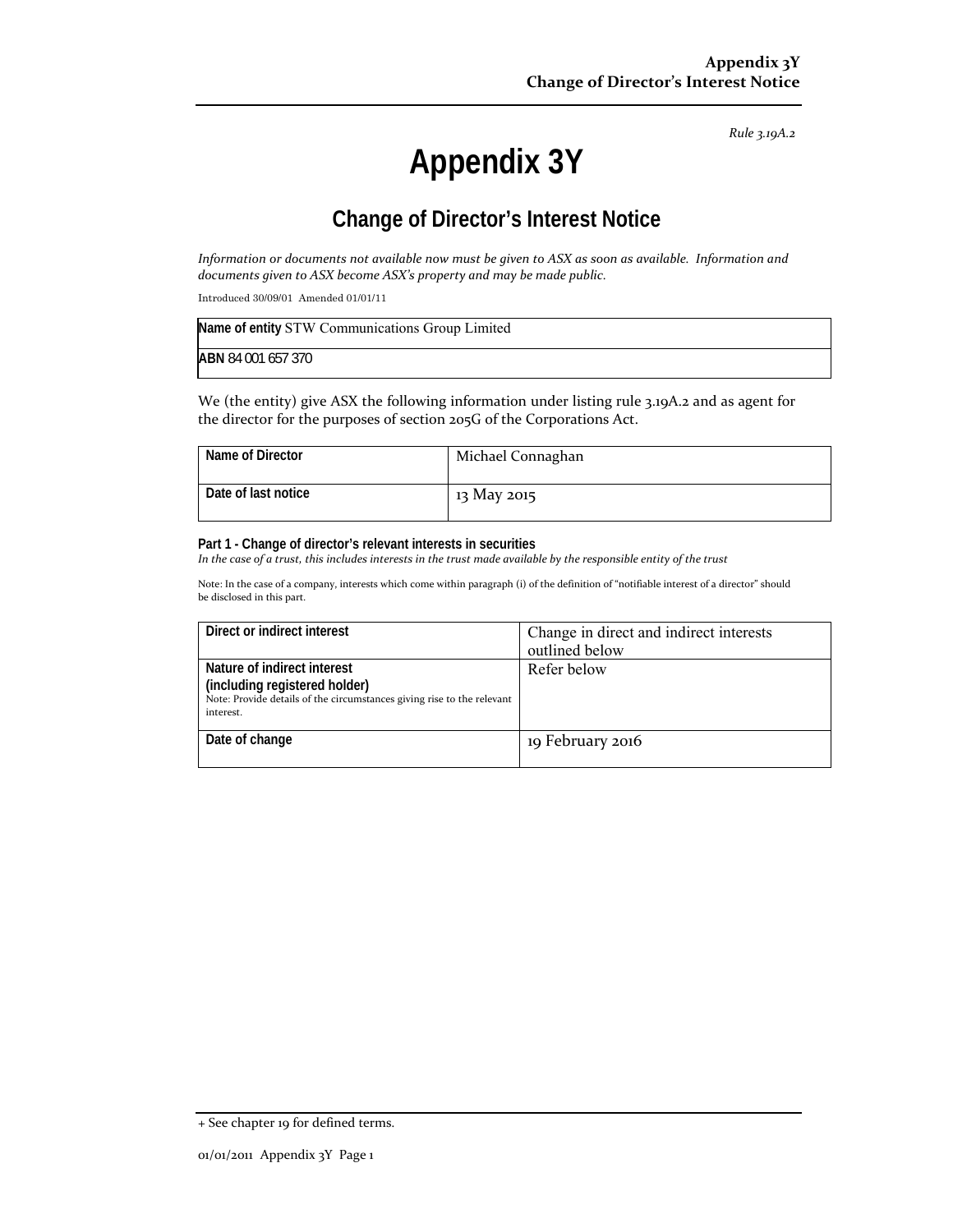| 383,290 ordinary shares<br><b>Indirect Interest</b><br>50,000 shares held by Early Opener<br><b>Investments Pty Limited</b><br>71,928 shares held on Trust (2013 Short<br>Term Incentive Plan)<br><b>Indirect Interest - Performance Shares</b><br>412,000 performance shares (2013 Share<br>Plan operating between 1 January 2013 and<br>31 December 2015)<br>266,620 performance shares (2014 Share<br>Plan operating between 1 January 2014 and<br>31 December 2016)<br>360,855 performance shares (2015 Share<br>Plan operating between 1 January 2015 and<br>31 December 2017)<br><b>Class</b><br>Ordinary<br>Number acquired<br>Direct Interest – 2013 short term incentive<br>Plan<br>71,928 shares have been held on Trust<br>pursuant to the 2013 Short Term Incentive<br>Plan. The shares have met their performance<br>conditions and are being transferred to Mr<br>Connaghan.<br>Direct Interest – 2015 short term incentive<br>Plan<br>Mr Connaghan has been issued 46,072 shares<br>pursuant to the 2015 short term incentive<br>plan. The shares will be held on trust and be<br>transferred to Mr Connaghan on 1 January<br>2018, subject to his continued employment.<br>Number disposed<br><b>Indirect Interest-Performance Shares</b><br>412,000 performance shares relating to the<br>2013 Share Plan (operating between 1<br>January 2013 and 31 December 2015) did not<br>achieve the relevant performance hurdles. All<br>rights and entitlements relating to these<br>performance shares are forfeited.<br>Value/Consideration<br>Nil<br>Note: If consideration is non-cash, provide details and estimated<br>valuation | No. of securities held prior to change | <b>Direct Interest</b> |
|--------------------------------------------------------------------------------------------------------------------------------------------------------------------------------------------------------------------------------------------------------------------------------------------------------------------------------------------------------------------------------------------------------------------------------------------------------------------------------------------------------------------------------------------------------------------------------------------------------------------------------------------------------------------------------------------------------------------------------------------------------------------------------------------------------------------------------------------------------------------------------------------------------------------------------------------------------------------------------------------------------------------------------------------------------------------------------------------------------------------------------------------------------------------------------------------------------------------------------------------------------------------------------------------------------------------------------------------------------------------------------------------------------------------------------------------------------------------------------------------------------------------------------------------------------------------------------------------------------------------------------------------------|----------------------------------------|------------------------|
|                                                                                                                                                                                                                                                                                                                                                                                                                                                                                                                                                                                                                                                                                                                                                                                                                                                                                                                                                                                                                                                                                                                                                                                                                                                                                                                                                                                                                                                                                                                                                                                                                                                  |                                        |                        |
|                                                                                                                                                                                                                                                                                                                                                                                                                                                                                                                                                                                                                                                                                                                                                                                                                                                                                                                                                                                                                                                                                                                                                                                                                                                                                                                                                                                                                                                                                                                                                                                                                                                  |                                        |                        |
|                                                                                                                                                                                                                                                                                                                                                                                                                                                                                                                                                                                                                                                                                                                                                                                                                                                                                                                                                                                                                                                                                                                                                                                                                                                                                                                                                                                                                                                                                                                                                                                                                                                  |                                        |                        |
|                                                                                                                                                                                                                                                                                                                                                                                                                                                                                                                                                                                                                                                                                                                                                                                                                                                                                                                                                                                                                                                                                                                                                                                                                                                                                                                                                                                                                                                                                                                                                                                                                                                  |                                        |                        |
|                                                                                                                                                                                                                                                                                                                                                                                                                                                                                                                                                                                                                                                                                                                                                                                                                                                                                                                                                                                                                                                                                                                                                                                                                                                                                                                                                                                                                                                                                                                                                                                                                                                  |                                        |                        |
|                                                                                                                                                                                                                                                                                                                                                                                                                                                                                                                                                                                                                                                                                                                                                                                                                                                                                                                                                                                                                                                                                                                                                                                                                                                                                                                                                                                                                                                                                                                                                                                                                                                  |                                        |                        |
|                                                                                                                                                                                                                                                                                                                                                                                                                                                                                                                                                                                                                                                                                                                                                                                                                                                                                                                                                                                                                                                                                                                                                                                                                                                                                                                                                                                                                                                                                                                                                                                                                                                  |                                        |                        |
|                                                                                                                                                                                                                                                                                                                                                                                                                                                                                                                                                                                                                                                                                                                                                                                                                                                                                                                                                                                                                                                                                                                                                                                                                                                                                                                                                                                                                                                                                                                                                                                                                                                  |                                        |                        |
|                                                                                                                                                                                                                                                                                                                                                                                                                                                                                                                                                                                                                                                                                                                                                                                                                                                                                                                                                                                                                                                                                                                                                                                                                                                                                                                                                                                                                                                                                                                                                                                                                                                  |                                        |                        |
|                                                                                                                                                                                                                                                                                                                                                                                                                                                                                                                                                                                                                                                                                                                                                                                                                                                                                                                                                                                                                                                                                                                                                                                                                                                                                                                                                                                                                                                                                                                                                                                                                                                  |                                        |                        |
|                                                                                                                                                                                                                                                                                                                                                                                                                                                                                                                                                                                                                                                                                                                                                                                                                                                                                                                                                                                                                                                                                                                                                                                                                                                                                                                                                                                                                                                                                                                                                                                                                                                  |                                        |                        |
|                                                                                                                                                                                                                                                                                                                                                                                                                                                                                                                                                                                                                                                                                                                                                                                                                                                                                                                                                                                                                                                                                                                                                                                                                                                                                                                                                                                                                                                                                                                                                                                                                                                  |                                        |                        |
|                                                                                                                                                                                                                                                                                                                                                                                                                                                                                                                                                                                                                                                                                                                                                                                                                                                                                                                                                                                                                                                                                                                                                                                                                                                                                                                                                                                                                                                                                                                                                                                                                                                  |                                        |                        |
|                                                                                                                                                                                                                                                                                                                                                                                                                                                                                                                                                                                                                                                                                                                                                                                                                                                                                                                                                                                                                                                                                                                                                                                                                                                                                                                                                                                                                                                                                                                                                                                                                                                  |                                        |                        |
|                                                                                                                                                                                                                                                                                                                                                                                                                                                                                                                                                                                                                                                                                                                                                                                                                                                                                                                                                                                                                                                                                                                                                                                                                                                                                                                                                                                                                                                                                                                                                                                                                                                  |                                        |                        |
|                                                                                                                                                                                                                                                                                                                                                                                                                                                                                                                                                                                                                                                                                                                                                                                                                                                                                                                                                                                                                                                                                                                                                                                                                                                                                                                                                                                                                                                                                                                                                                                                                                                  |                                        |                        |
|                                                                                                                                                                                                                                                                                                                                                                                                                                                                                                                                                                                                                                                                                                                                                                                                                                                                                                                                                                                                                                                                                                                                                                                                                                                                                                                                                                                                                                                                                                                                                                                                                                                  |                                        |                        |
|                                                                                                                                                                                                                                                                                                                                                                                                                                                                                                                                                                                                                                                                                                                                                                                                                                                                                                                                                                                                                                                                                                                                                                                                                                                                                                                                                                                                                                                                                                                                                                                                                                                  |                                        |                        |
|                                                                                                                                                                                                                                                                                                                                                                                                                                                                                                                                                                                                                                                                                                                                                                                                                                                                                                                                                                                                                                                                                                                                                                                                                                                                                                                                                                                                                                                                                                                                                                                                                                                  |                                        |                        |
|                                                                                                                                                                                                                                                                                                                                                                                                                                                                                                                                                                                                                                                                                                                                                                                                                                                                                                                                                                                                                                                                                                                                                                                                                                                                                                                                                                                                                                                                                                                                                                                                                                                  |                                        |                        |
|                                                                                                                                                                                                                                                                                                                                                                                                                                                                                                                                                                                                                                                                                                                                                                                                                                                                                                                                                                                                                                                                                                                                                                                                                                                                                                                                                                                                                                                                                                                                                                                                                                                  |                                        |                        |
|                                                                                                                                                                                                                                                                                                                                                                                                                                                                                                                                                                                                                                                                                                                                                                                                                                                                                                                                                                                                                                                                                                                                                                                                                                                                                                                                                                                                                                                                                                                                                                                                                                                  |                                        |                        |
|                                                                                                                                                                                                                                                                                                                                                                                                                                                                                                                                                                                                                                                                                                                                                                                                                                                                                                                                                                                                                                                                                                                                                                                                                                                                                                                                                                                                                                                                                                                                                                                                                                                  |                                        |                        |
|                                                                                                                                                                                                                                                                                                                                                                                                                                                                                                                                                                                                                                                                                                                                                                                                                                                                                                                                                                                                                                                                                                                                                                                                                                                                                                                                                                                                                                                                                                                                                                                                                                                  |                                        |                        |
|                                                                                                                                                                                                                                                                                                                                                                                                                                                                                                                                                                                                                                                                                                                                                                                                                                                                                                                                                                                                                                                                                                                                                                                                                                                                                                                                                                                                                                                                                                                                                                                                                                                  |                                        |                        |
|                                                                                                                                                                                                                                                                                                                                                                                                                                                                                                                                                                                                                                                                                                                                                                                                                                                                                                                                                                                                                                                                                                                                                                                                                                                                                                                                                                                                                                                                                                                                                                                                                                                  |                                        |                        |
|                                                                                                                                                                                                                                                                                                                                                                                                                                                                                                                                                                                                                                                                                                                                                                                                                                                                                                                                                                                                                                                                                                                                                                                                                                                                                                                                                                                                                                                                                                                                                                                                                                                  |                                        |                        |
|                                                                                                                                                                                                                                                                                                                                                                                                                                                                                                                                                                                                                                                                                                                                                                                                                                                                                                                                                                                                                                                                                                                                                                                                                                                                                                                                                                                                                                                                                                                                                                                                                                                  |                                        |                        |
|                                                                                                                                                                                                                                                                                                                                                                                                                                                                                                                                                                                                                                                                                                                                                                                                                                                                                                                                                                                                                                                                                                                                                                                                                                                                                                                                                                                                                                                                                                                                                                                                                                                  |                                        |                        |
|                                                                                                                                                                                                                                                                                                                                                                                                                                                                                                                                                                                                                                                                                                                                                                                                                                                                                                                                                                                                                                                                                                                                                                                                                                                                                                                                                                                                                                                                                                                                                                                                                                                  |                                        |                        |
|                                                                                                                                                                                                                                                                                                                                                                                                                                                                                                                                                                                                                                                                                                                                                                                                                                                                                                                                                                                                                                                                                                                                                                                                                                                                                                                                                                                                                                                                                                                                                                                                                                                  |                                        |                        |

<sup>+</sup> See chapter 19 for defined terms.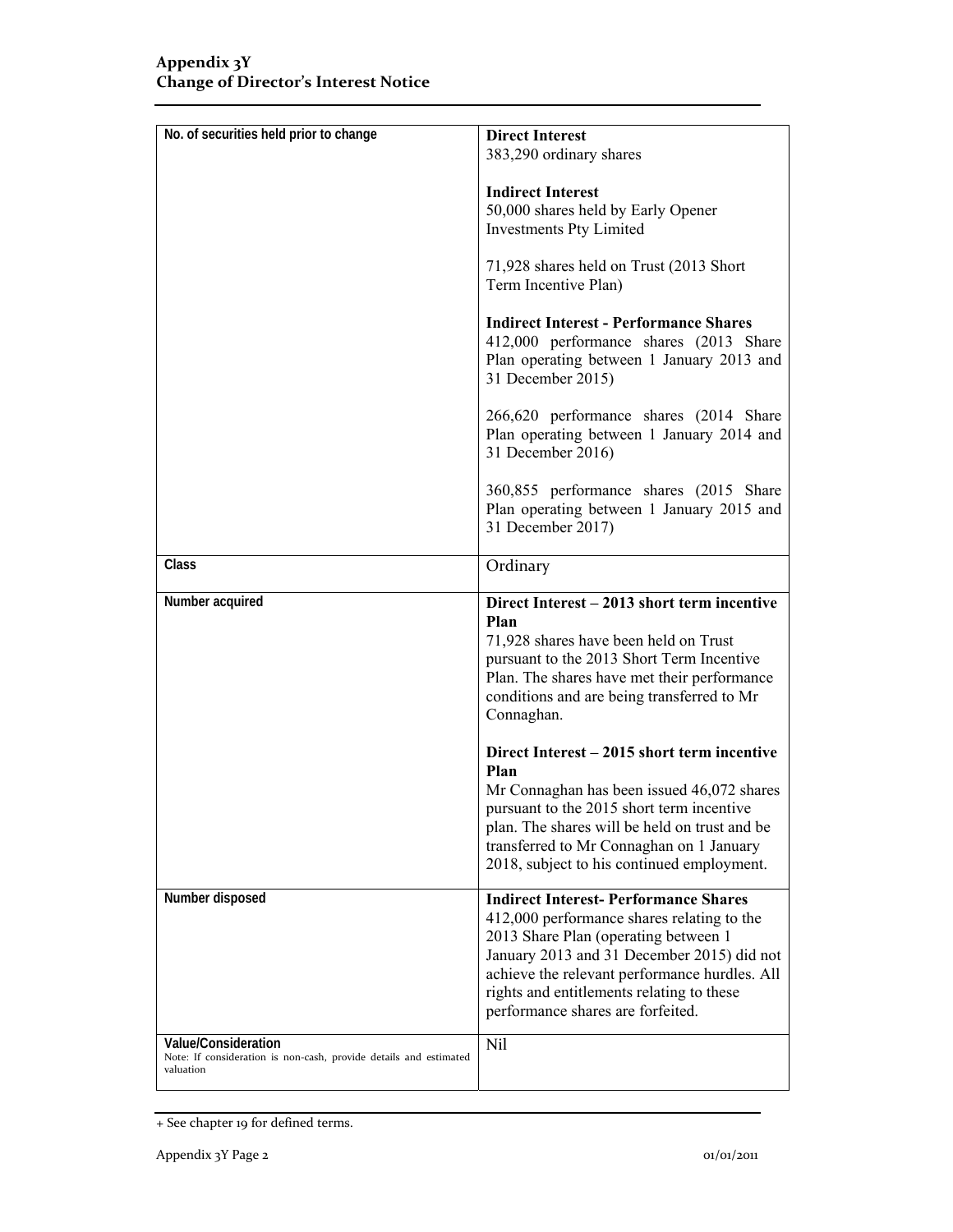| No. of securities held after change                                                                                                                                        | <b>Direct Interest</b>                                                                                                                                                                                                                                                                                 |
|----------------------------------------------------------------------------------------------------------------------------------------------------------------------------|--------------------------------------------------------------------------------------------------------------------------------------------------------------------------------------------------------------------------------------------------------------------------------------------------------|
|                                                                                                                                                                            | 455,218 ordinary shares                                                                                                                                                                                                                                                                                |
|                                                                                                                                                                            | <b>Indirect Interest</b><br>50,000 shares held by Early Opener<br><b>Investments Pty Limited</b>                                                                                                                                                                                                       |
|                                                                                                                                                                            | 46,072 shares held on Trust (2015 Short<br>Term Incentive Plan)                                                                                                                                                                                                                                        |
|                                                                                                                                                                            | <b>Indirect Interest - Performance Shares</b><br>266,620 performance shares (2014 Share<br>Plan operating between 1 January 2014 and<br>31 December 2016)                                                                                                                                              |
|                                                                                                                                                                            | 360,855 performance shares (2015 Share<br>Plan operating between 1 January 2015 and<br>31 December 2017)                                                                                                                                                                                               |
| Nature of change<br>Example: on-market trade, off-market trade, exercise of options,<br>issue of securities under dividend reinvestment plan, participation in<br>buy-back | Direct Interest - Mr Connaghan has been<br>issued 71,928 shares pursuant to the 2013<br>Short Term Incentive Plan.                                                                                                                                                                                     |
|                                                                                                                                                                            | <b>Indirect Interest - Mr Connaghan has been</b><br>issued 46,072 shares pursuant to the 2015<br>short term incentive plan. The shares will be<br>held on Trust                                                                                                                                        |
|                                                                                                                                                                            | Indirect Interest - 412,000 performance<br>shares relating to the 2013 Share Plan<br>(operating between 1 January 2013 and 31<br>December 2015) did not achieve the relevant<br>performance<br>hurdles.<br>All<br>rights<br>and<br>entitlements relating to these performance<br>shares are forfeited. |

### **Part 2 – Change of director's interests in contracts**

Note: In the case of a company, interests which come within paragraph (ii) of the definition of "notifiable interest of a director" should be disclosed in this part.

| Detail of contract                                  |   |
|-----------------------------------------------------|---|
| Nature of interest                                  | - |
| Name of registered holder<br>(if issued securities) |   |

<sup>+</sup> See chapter 19 for defined terms.